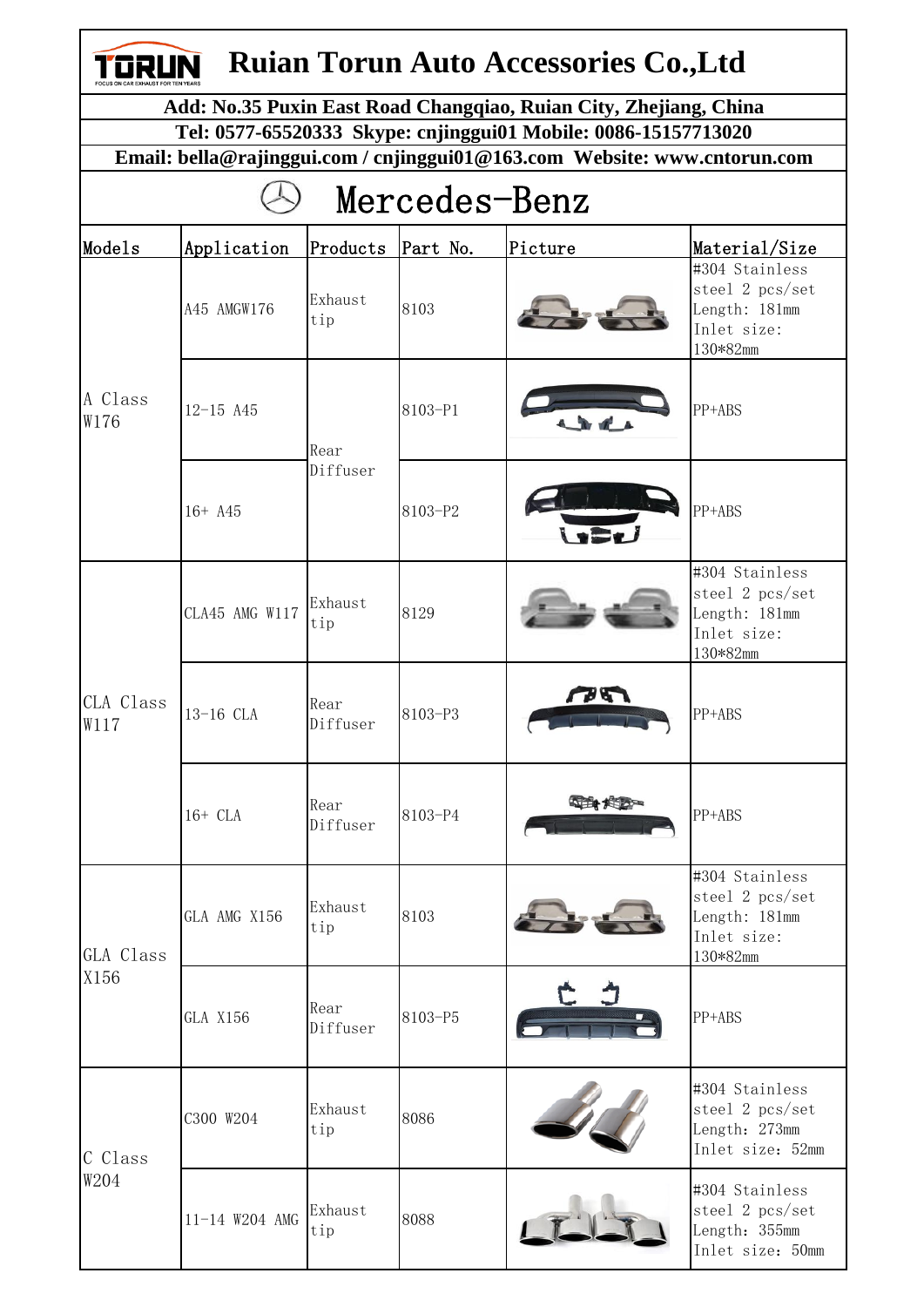| C Class<br>W204              | $11-14$ C300 AMG Exhaust<br>W204 | tip              | 8087    |                           | #304 Stainless<br>Steel 2 pcs/set<br>Lenth: 335mm<br>Inlet size:63mm           |
|------------------------------|----------------------------------|------------------|---------|---------------------------|--------------------------------------------------------------------------------|
| C Class<br>W205              | 14+ C63 AMG<br>W205              | Exhaust<br>tip   | 8110    |                           | #304 Stainless<br>steel 2 pcs/set                                              |
|                              | 14+ C63 W205<br>Avantagarde      | Rear<br>Diffuser | 8110-P1 | $\epsilon$ and $\epsilon$ | PP+ABS                                                                         |
|                              | 14+ C63 W205<br>Exclusive        |                  | 8110-P2 |                           | PP+ABS                                                                         |
|                              | C63 Coupe                        |                  | 8110-P3 |                           | PP+ABS                                                                         |
| $06-13$ E<br>Class W212 W212 | 06-13 E63 AMG                    | Exhaust<br>tip   | 8087    |                           | #304 Stainless<br>Steel 2 pcs/set<br>Lenth: 335mm<br>Inlet size:63mm           |
| $14-16$ E<br>Class W212      | 14-16 E63 AMG<br>W212            | Exhaust<br>tip   | 8095    |                           | #304 Stainless<br>steel 2 pcs/set<br>Length: 223mm<br>Inlet size:<br>155*100mm |
|                              |                                  |                  | 8098    |                           | #304 Stainless<br>steel 2 pcs/set<br>Length: 223mm<br>Inlet size:<br>155*100mm |
|                              | 14-16 E63<br>Exclusive           | Rear<br>Diffuser | 8098-P1 |                           | PP+ABS                                                                         |
|                              | 14-16 E63<br>Avantgarde          |                  | 8098-P2 |                           | PP+ABS                                                                         |
| $14-16$ E-<br>CoupeW207      | $14-16$ E-Coupe<br>AMG W207      | Exhaust<br>tip   | 8095    |                           | #304 Stainless<br>steel 2 pcs/set<br>Length: 223mm<br>Inlet size:<br>155*100mm |
|                              |                                  |                  | 8098    |                           | #304 Stainless<br>steel 2 pcs/set<br>Length: 223mm<br>Inlet size:<br>155*100mm |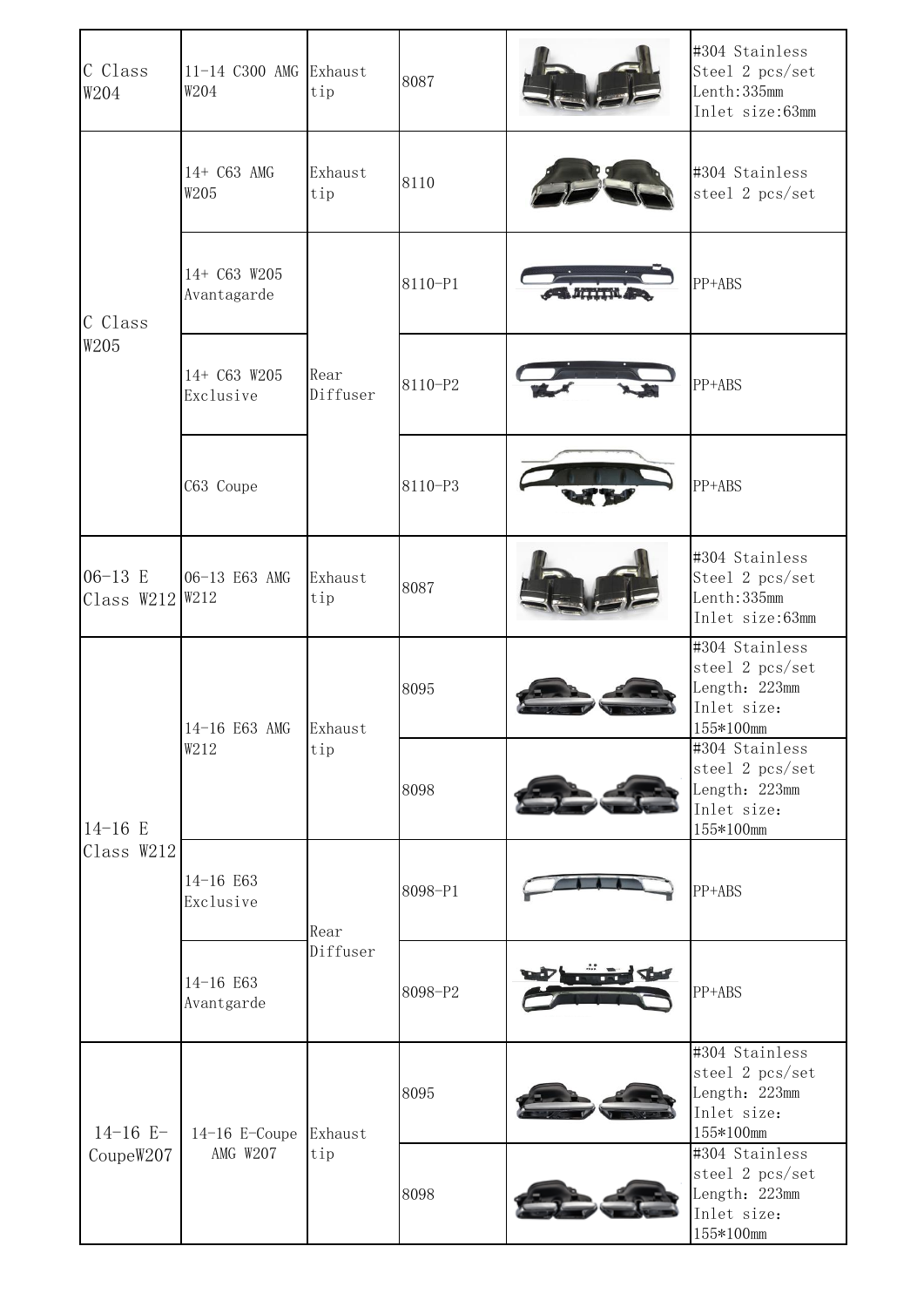| $14-16$ E-<br>CoupeW207         | 14-16 E-Coupe<br>AMG W207           | Rear<br>Diffuser         | 8098-P3 |        | PP+ABS                                                                                  |
|---------------------------------|-------------------------------------|--------------------------|---------|--------|-----------------------------------------------------------------------------------------|
| $16+ E$<br>Class W213 Exclusive | 16+ E63 AMG<br>W213                 | Exhaust<br>tip           | 8114    |        | #304 Stainless<br>steel 2 pcs/set                                                       |
|                                 | E63 W213                            | Rear<br>Diffuser         | 8114-P1 |        | PP+ABS                                                                                  |
|                                 | E63 W213<br>Advantgarde             |                          | 8114-P2 |        | PP+ABS                                                                                  |
| <b>GLE W166</b>                 | X292 (Coupe GLE63 AMG W166 Diffuser | Exhaust<br>tip           | 8110    |        | #304 Stainless<br>steel 2 pcs/set                                                       |
|                                 |                                     | Rear<br>W166             | 8110-P4 | f se b | PP+ABS                                                                                  |
|                                 |                                     | Rear<br>Diffuser<br>X292 | 8110-P5 |        | PP+ABS                                                                                  |
| S Class<br>W221                 | 08-13 S Class<br>AMG W221           | Exhaust<br>tip           | 8068    |        | #304 Stainless<br>steel 2 pcs/set<br>Length: 260mm<br>Inlet size: 52mm                  |
| S Coupe<br>C222                 | S Coupe AMG<br>C222                 | Exhaust<br>tip           | 8095    |        | #304 Stainless<br>steel 2 pcs/set<br>Length: 223mm<br>Inlet size:<br>155*100mm          |
|                                 |                                     |                          | 8098    |        | #304 Stainless<br>steel 2 pcs/set<br>Length: 223mm<br>Inlet size:<br>155*100mm          |
|                                 |                                     | Rear<br>Diffuser         | 8098-P4 |        | PP+ABS                                                                                  |
| S Class<br>W222                 | S65 AMG W222                        | Exhaust<br>tip           | 8095    |        | #304 Stainless<br>steel 2 pcs/set<br>Length: 223mm<br>Inlet size:<br>$155*100\text{mm}$ |